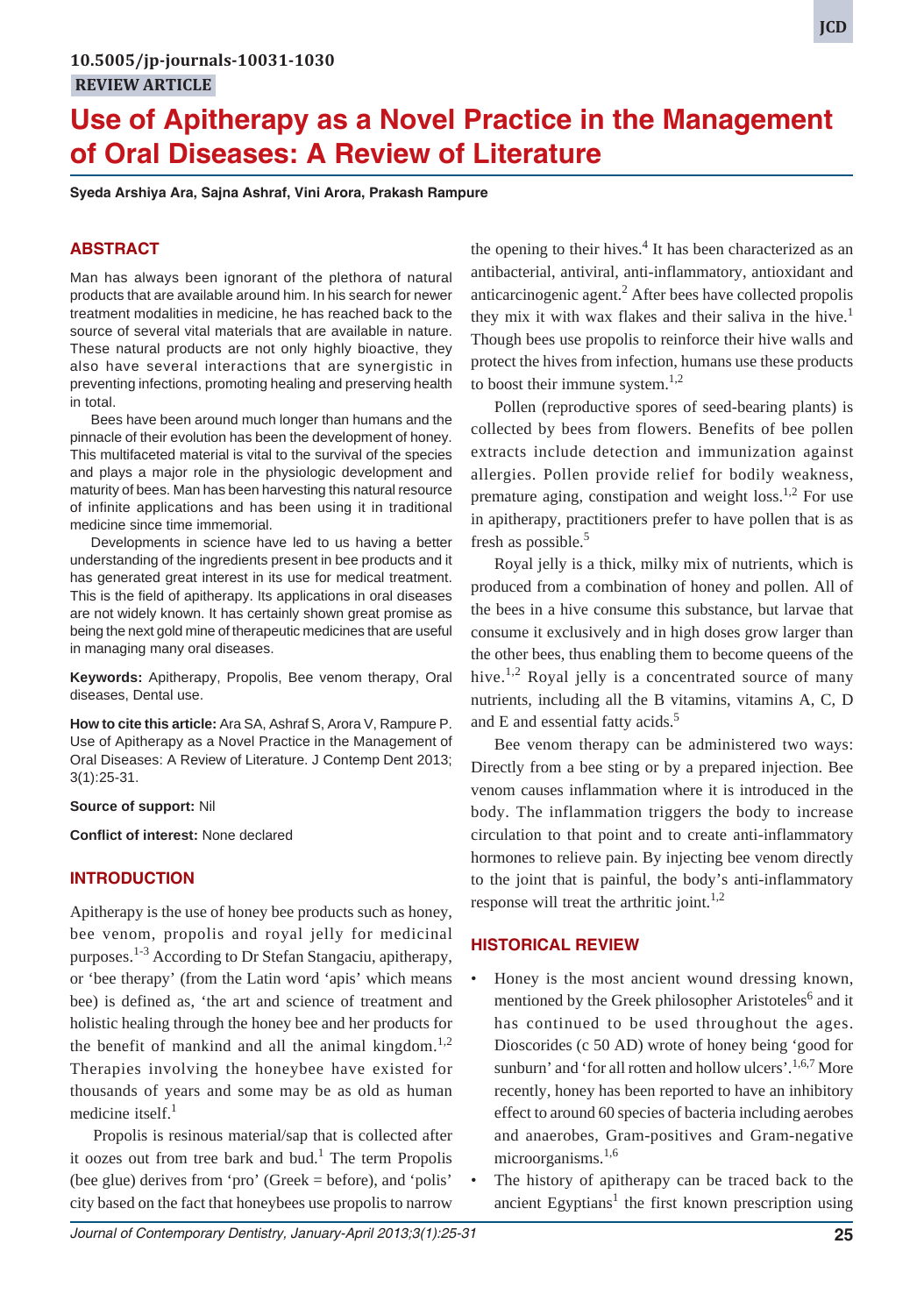honey was written on a clay tablet, found in the Euphrates valley and dating from somewhere between 2100 and 2000 BC.<sup>5</sup>

- Hippocrates, the ancient Greek physician and 'father of medicine' listed the physical effects of honey: 'It causes heat, cleans sores and ulcers, softens hard ulcers of the lips, and heals carbuncles and running sores'.1,5
- The use of honey has been documented in several religious texts including the Vedas (a book of Hindu scriptures), the Bible and Quran.<sup>1,5</sup>
- In 1597, John Gerard wrote about the healing power of propolis in 'The History of Plant'.1,6
- In the 1989 issue of the Journal of Royal Society Medicine an editorial expressed that 'the time has come for conventional medicine to lift the blinds off this 'traditional remedy' (honey) and to give it due recognition'.<sup>1</sup>

# **COMPOSITION OF HONEY (TABLE 1)1**

Honey is defined as a sweet liquid substance produced by bees from the nectar gathered from flowers and stores by them for food. The color and flavor are determined by the flowers used. $<sup>1</sup>$ </sup>

## **COMPOSITION OF PROPOLIS**

The composition of propolis varies greatly depending on its geographic and botanical origin.6

Propolis is composed of resin and balsams (50-60%), pollen (5-10%) and other constituents which are amino acids, minerals, vitamins A, B complex, bioflavonoid, phenols and aromatic compound. Flavenoids are well known plant compounds which have antibacterial, antifungal, antiviral, antioxidant, and anti-inflammatory properties. Cinnamic acid is a white crystalline acid, which is slightly soluble in water and is obtained from oil of cinnamon, or from balsams.<sup>8</sup>

## **PROPERTIES OF HONEY AND PROPOLIS**

### **Antimicrobial**

The antibacterial property of honey was first recognized in 1892 by van Ketel<sup>1</sup> and all examined types of propolis revealed a strong antibacterial activity<sup>6</sup> (Table 2).

Important factors which influence the antibacterial effectiveness are as follows:

- 1. *Its hygroscopic properties:* This effect is based on high osmotic properties so it can extract water from bacterial cells and cause them to die. Honey, like other saturated sugar syrups and sugar pastes, has an osmolarity sufficient to inhibit microbial growth.
- 2. *Its acidic pH:* Honey is characteristically quite acidic, its pH being between 3.2 and 4.5, which is low enough to be inhibitory to many animal pathogens. The optimum pH for growth of these species normally falls between 7.2 and 7.4.
- 3. *Hydrogen peroxide:* The major antibacterial activity in honey has been found to be due to hydrogen peroxide produced enzymatically in the honey.<sup>1</sup>

### **Antioxidant**

Propolis is a powerful antioxidant. This effect is due to the high concentration of phenolics and other antioxidant compounds.<sup>6</sup> Propolis can prevent tissue damage from oxidative stress by decreasing the overproduction of superoxide anion and by restoring respiratory control ration in mitochondrial tissue. According to an Italian study, propolis extract and its active components showed a dosedependent free radical scavenging effect, a significant inhibition of xanthine oxidase activity, and an antilipoperoxidative capacity. $^{2}$ 

## **Anti-inflammatory**

The anti-inflammatory activity can be explained by the presence of active flavonoids and cinnamic acid derivatives.

| <b>Table 1: Composition of honey</b> |                                                                                                                                                                                      |  |
|--------------------------------------|--------------------------------------------------------------------------------------------------------------------------------------------------------------------------------------|--|
| Composition                          | Percentage                                                                                                                                                                           |  |
| Water                                | 22.0                                                                                                                                                                                 |  |
| Carbohydrates                        | 79.7                                                                                                                                                                                 |  |
| Fiber                                | 0.0                                                                                                                                                                                  |  |
| Protein                              | 0.2                                                                                                                                                                                  |  |
| Ester extract                        | 0.0                                                                                                                                                                                  |  |
| Ash                                  | 0.1                                                                                                                                                                                  |  |
| Carbohydrates                        | Fructose, glucose, sucrose                                                                                                                                                           |  |
| <b>Enzymes</b>                       | Invertase, amylase, glucose oxidase, catalase, acid phosphorylase                                                                                                                    |  |
| Free amino acids                     | Lysine, histidine, arginine, aspartic acid, threonine, serine, glutamic acid, proline, gycine, alanine,<br>cystine, valine, methionine, isoleucine, leucine, tyrosine, phenylalanine |  |
| <b>Minerals</b>                      | K, Na, Ca, Mg, Fe                                                                                                                                                                    |  |
| <b>Vitamins</b>                      | Riboflavin, niacin, folic acid, pantothenic acid, vitamin $B_{\alpha}$ , vitamin C                                                                                                   |  |
| Antioxidants                         | Flavonoids, vitamin C, catalase, selenium                                                                                                                                            |  |

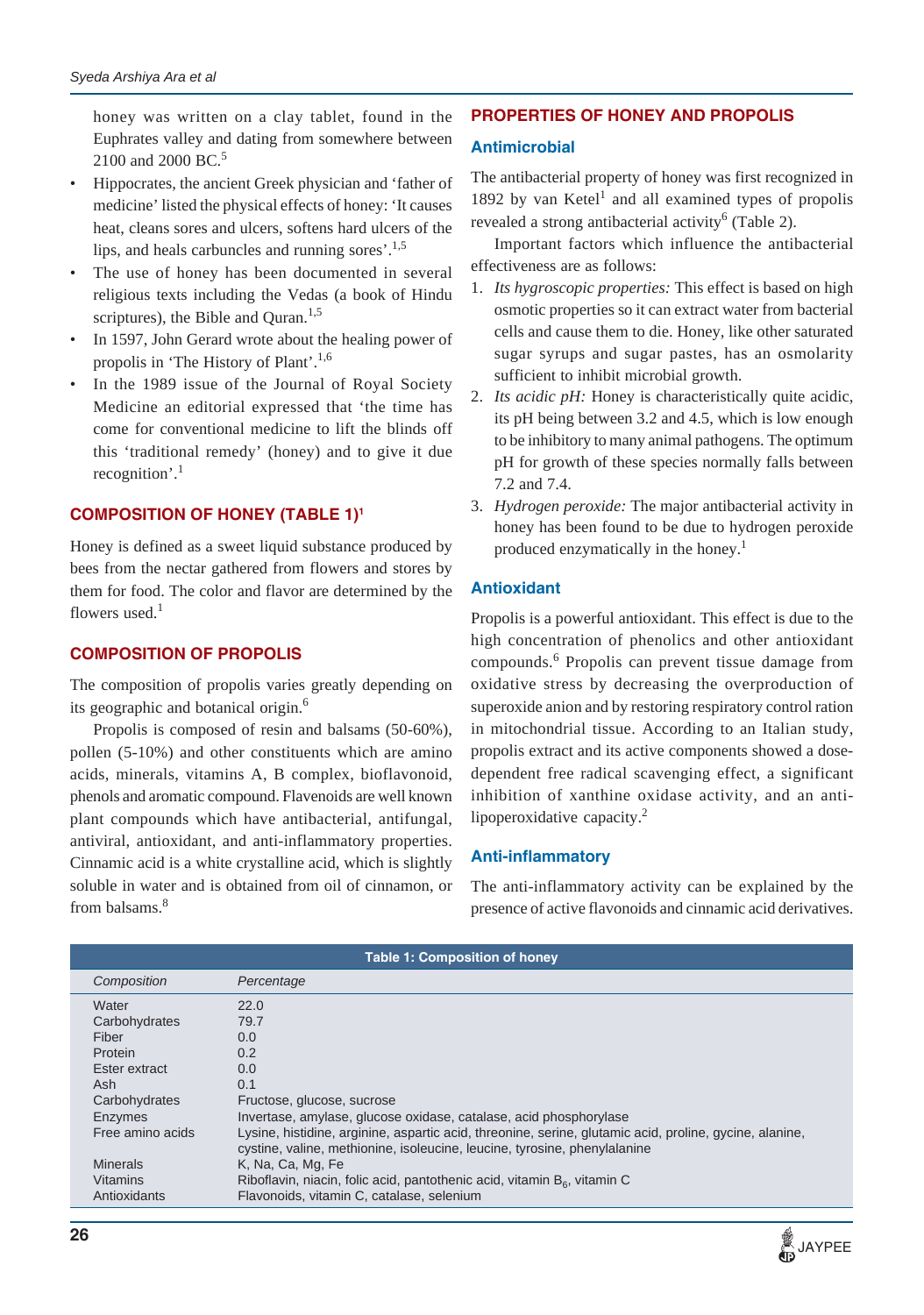The former includes acacetin, quercetin, and naringenin the latter includes caffeic acid phenyl ester (CAPE) and caffeic acid (CA).<sup>6</sup> Ethanolic extract of propolis inhibits hyaluronidase activity. As this enzyme is responsible for several inflammatory processes, propolis holds a great potential as an anti-inflammatory agent.<sup>2</sup>

### **Antitumor and Antiradiation Effect**

A literature review finds that propolis's pharmacological properties make it safe and effective as an adjunct for patients receiving cancer treatment:

- *Biological therapy:* Biological therapy works hand in hand with the immune system. Propolis's biological activities, such as antitumoral activity, DNA protection, free-radicals scavenging, and immune stimulation act in synergy with each other and with conventional chemotherapy medication.
- *Synergy with chemotherapy:* Antioxidants may boost the effects of anticarcinogenic drugs, thus enabling a decrease in the administered dose and in turn leading to a reduction in side effects. They may also influence the response to chemotherapy.9

#### **Immunomodulating Effect**

The proliferation of peripheral blood B-lymphocytes and T-lymphocytes in cell culture is stimulated by honey at concentrations as low as 0.1%; and phagocytes are activated by honey at concentrations as low as 0.1%. Honey (at a concentration of 1%) also stimulates monocytes in cell culture to release cytokines, tumor necrosis factor (TNF) alpha, interleukin (IL)-1 and IL-6, which activate the immune response to infection.<sup>1</sup>

#### **Antidiabetic and Antihypertensive**

Recent studies have reported that propolis prevented and mitigated diabetes and hypertension, but it remains unclear

whether propolis similarly prevents and mitigates the accumulation of visceral adipose tissues and hyperlipidemia.2

### **Healing Activity**

Propolis has been reported to promote epithelial formation as well as vascular and fibroblastic neoformation of the connective tissue. Thus, the topical application of propolis on surgical wounds may promote faster epithelium and connective tissue healing.<sup>2</sup>

#### **DENTAL USES**

#### **Oral Candidiasis**

According to Brazilian researchers, green propolis is effective against oral candidiasis. In this study, all the patients treated with the commercial ethanol propolis extract showed a lesion regression similar to that observed in those patients treated with nystatin.<sup>2,9,10</sup> Martins et al  $(2002)$ assessed the susceptibility of *C. albicans* strains, collected from HIV-positive patients with oral candidiasis, to a commercial 20% ethanol propolis extract (EPE) and compared it with various antifungals used in oral candidiasis. EPE inhibited all the *C. albicans* strained tested. He concluded that commercial EPE could be an alternative medicine in the treatment of candidiasis from HIV-positive patients.<sup>11</sup>

#### **Oral Lichen Planus**

Zyada et al (2012) evaluated the effectiveness of topical mucoadhesive gel-containing propolis in management of patients with atrophic and erosive oral lichen planus and proved that propolis showed to be a promising pharmacological agent for inhibiting epithelial cell proliferation and has anti-inflammatory effect in these oral lichen planus lesions. $^{12}$ 

| Table 2: Spectrum of antimicrobial action of propolis |                        |                                                                                                                                                                                                                                                                                                                                                                            |
|-------------------------------------------------------|------------------------|----------------------------------------------------------------------------------------------------------------------------------------------------------------------------------------------------------------------------------------------------------------------------------------------------------------------------------------------------------------------------|
|                                                       | Gram-positive bacteria | Bacillus cereus, Bacillus mesentericus, Corynebacterium spp, Corynebacterium diphtheriae, Diplococcus<br>pneumoniae, Enterococcus spp, Mycobacteria sp, Mycobacterium tuberculosis, Staphylococcus aureus,<br>Streptococcus: Critecus epidermis faecalis mutans, pyogenes, viridans, sobrinus                                                                              |
|                                                       | Gram-negative bacteria | Branhamella catarrhalis, E. coli, Helicobacter pylori, Klebsiella ozaenae, Proteus vulgaris, Pseudomonas<br>aeruginosa, Salmonella: Choleraesuis, dublin, enteritidis, exneri, gallinarum, pullorum, paratyphi-A,<br>Paratyphi B, typhi-shigella: Dysenteriae, sonnei                                                                                                      |
|                                                       | Fungi                  | Aspergillus sp, Candida albicans, quilliermondü, parapsilosis, tropicalis; Cryptococcus sp, Cryptococcus<br>neoformans, Histoplasma capsulatum, Madurella mycetomi, Microsporum: Audoinini, canis, cepleo,<br>distortum, ferrugineum, gypseum; Piedraia hor, Phialophora jeanselmei, Saccharomyces sp, Trichophyton:<br>spp, mentagrophytes, rubrum, Trichosporon cutaneum |
|                                                       | <b>Viruses</b>         | Adenovirus, Coronavirus, Herpes symplex, Influenza A and B virus, Newcastle disease virus, Polio<br>virus, Vaccinia, Rotavirus; Vesicular stomatitis virus, Coronavirus                                                                                                                                                                                                    |
|                                                       | <b>Parasites</b>       | Cholomonas paramecium, Eimeria: Magna, media, perforans; Giardia lambia, Trichomonas vaginalis,<br>Trypanosoma cruzi                                                                                                                                                                                                                                                       |

*Journal of Contemporary Dentistry, January-April 2013;3(1):25-31* **27**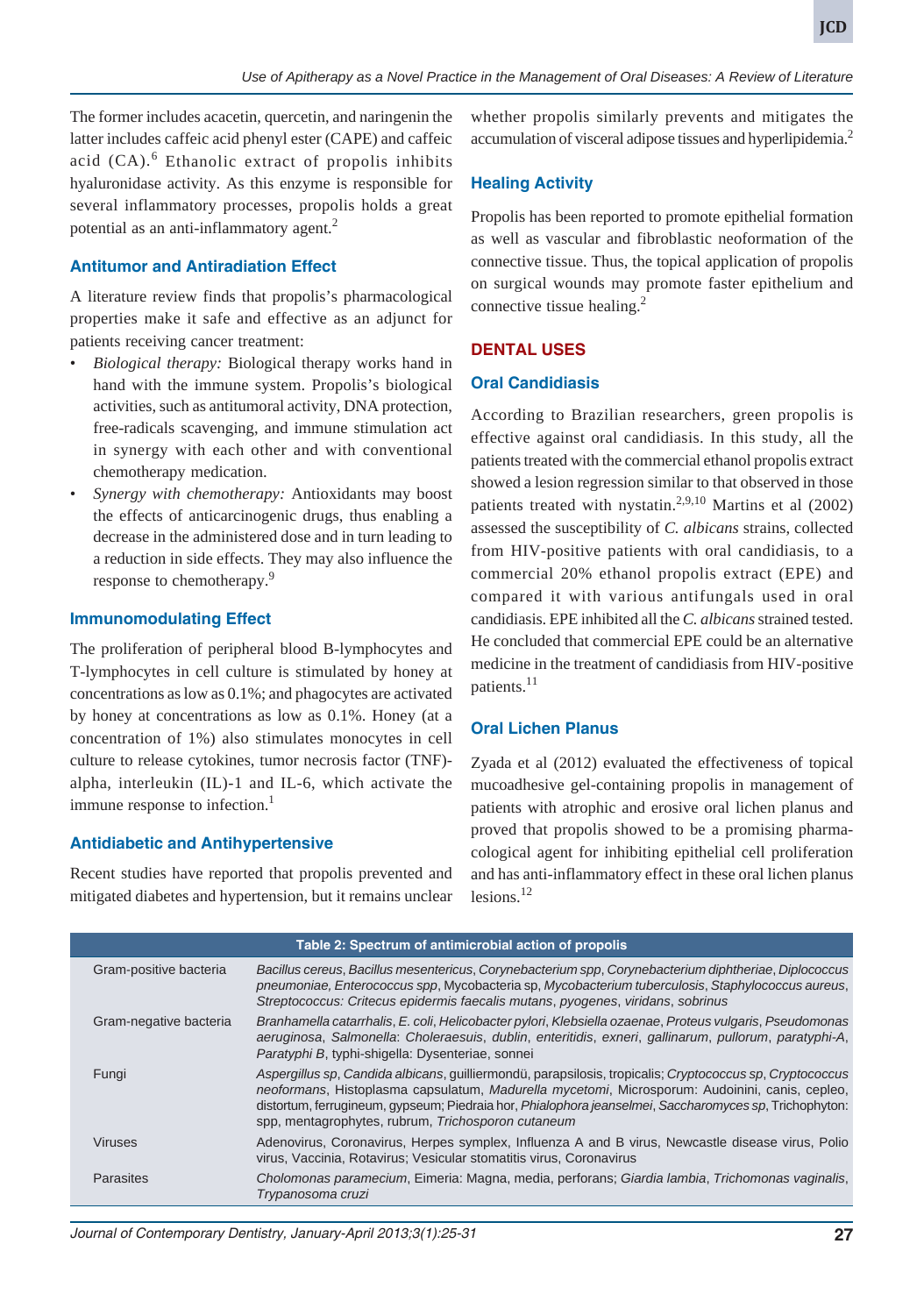#### **Recurrent Aphthous Stomatitis**

Samet et al (2007) evaluated the potential of a product to reduce the number of outbreaks of recurrent aphthous stomatitis ulcers and showed that propolis is effective in decreasing the number of recurrences and improve the quality of life in patients who suffer from recurrent aphthous stomatitis. $11$ 

#### **Denture Stomatitis**

Santos et al (2008) evaluated the clinical efficacy of a new Brazilian propolis gel formulation in patients diagnosed with denture stomatitis. All patients treated with Brazilian propolis gel and Daktarin (miconazole gel) had complete clinical remission of palatal edema and erythema. They concluded that Brazilian propolis gel formulation had efficacy comparable to Daktarin and could be an alternative topical choice for the treatment of denture stomatitis.<sup>11</sup>

## **Radiation Mucositis**

A study was conducted in Malasiya to evaluate the effect of pure natural honey on radiation mucositis. Forty patients were advised to take 20 ml of pure honey 15 minutes before, 15 minutes after and 6 hours postradiation therapy and were evaluated every week for the development of radiation mucositis using the RTOG grading system. The results showed significant reduction in the symptomatic mucositis among honey-treated patients compared to controls.<sup>13</sup> The anti-inflammatory action and stimulating effect on tissue repair of honey could possibly be of benefit for the relief of oral conditions resulting from radiotherapy and chemotherapy of cancer.<sup>1</sup>

## **ORAL INFECTIONS, ULCERS AND ORAL SURGICAL WOUND HEALING**

A small clinical trial of the placing honey in the socket before closure of the wound after surgical removal of impacted third molars showed less pain, less incidence of postoperative complications and less swelling in the honey treated group than in the untreated control group. In another study, natural honey showed antibacterial action against anaerobic bacteroides present in dental abscess and osteomyelitis.<sup>1</sup>

A study conducted by Magro-Filho and Carvalho analyzed the effects of propolis mouthrinse on the repair of surgical wounds after sulcoplasty by the modified Kazanjian technique. It was concluded that: (a) The mouth rinse containing propolis in aqueous alcohol solution aided repair of intrabuccal surgical wounds and exerted an analgesic and anti-inflammatory effect, (b) it had a minor irritant effect

on infrabuccal surgical wounds, (c) exfoliative cytology showed epithelization of infrabuccal surgical wounds. In histological examination, the effects of topical application of propolis hydroalcoholic solution to dental sockets and skin wounds accelerated epithelial repair after tooth extraction. $11$ 

A rapid alleviation of pain was observed when the gelled honey was used in a case of erosion of the gum and jaw bone due to infection following surgery with bone grafting to repair damage to the jaw from traumatic injury that had been nonresponsive to any conventional treatment for more than 6 months. The infection cleared and the wound healed up within a month after starting the application of the gelled honey. $<sup>1</sup>$ </sup>

Another study was done to determine the effects of the topical administration of propolis and dexamethasone on oral surgical wounds. The study showed that ethanolic extract of propolis demonstrated a greater anti-inflammatory effect and shorter healing time in oral surgical wounds in hamsters, in comparison to dexamethasone in orabase gel.<sup>14</sup> The features observed when honey is used in treatment of wounds are the rapid clearance of bacteria from colonized and infected wounds, the rapid removal of malodor from wounds, and the debriding effect, which painlessly lifts off slough and necrotic tissue making surgical debridement unnecessary. The rapid rate of healing achieved and its ability to start the healing process in recalcitrant chronic wounds are also noted. It also promotes tissue regeneration through stimulation of angiogenesis and the growth of fibroblasts and epithelial cells, thereby hastening healing and minimizing the need for skin grafting.<sup>7</sup>

## **ANTICARIOGENIC**

Propolis extracts contains pinocembrin and galangin which inhibit the growth and enzyme activity of *Streptococcus mutans*. 3 The production of acid by these bacteria was also inhibited by propolis. $<sup>1</sup>$ </sup>

Hayacibara et al (2005) suggested that propolis is a potentially novel anticaries agent by evaluating the influence of propolis on mutans streptococci viability, glucosyl transferases (GTFs) activity and caries development in rats. $8,11$ 

A study done by Gamal El-Din et al to evaluate and compare the effect of sodium fluoride and bee propolis mouth rinses on salivary *S. mutans* count showed that the mean of the effect of both mouthrinses on the change in salivary *S. mutans* was statistically significant during the follow-up period. This agreed with the results of Kulkarni and Damle (2003) who revealed that sodium fluoride along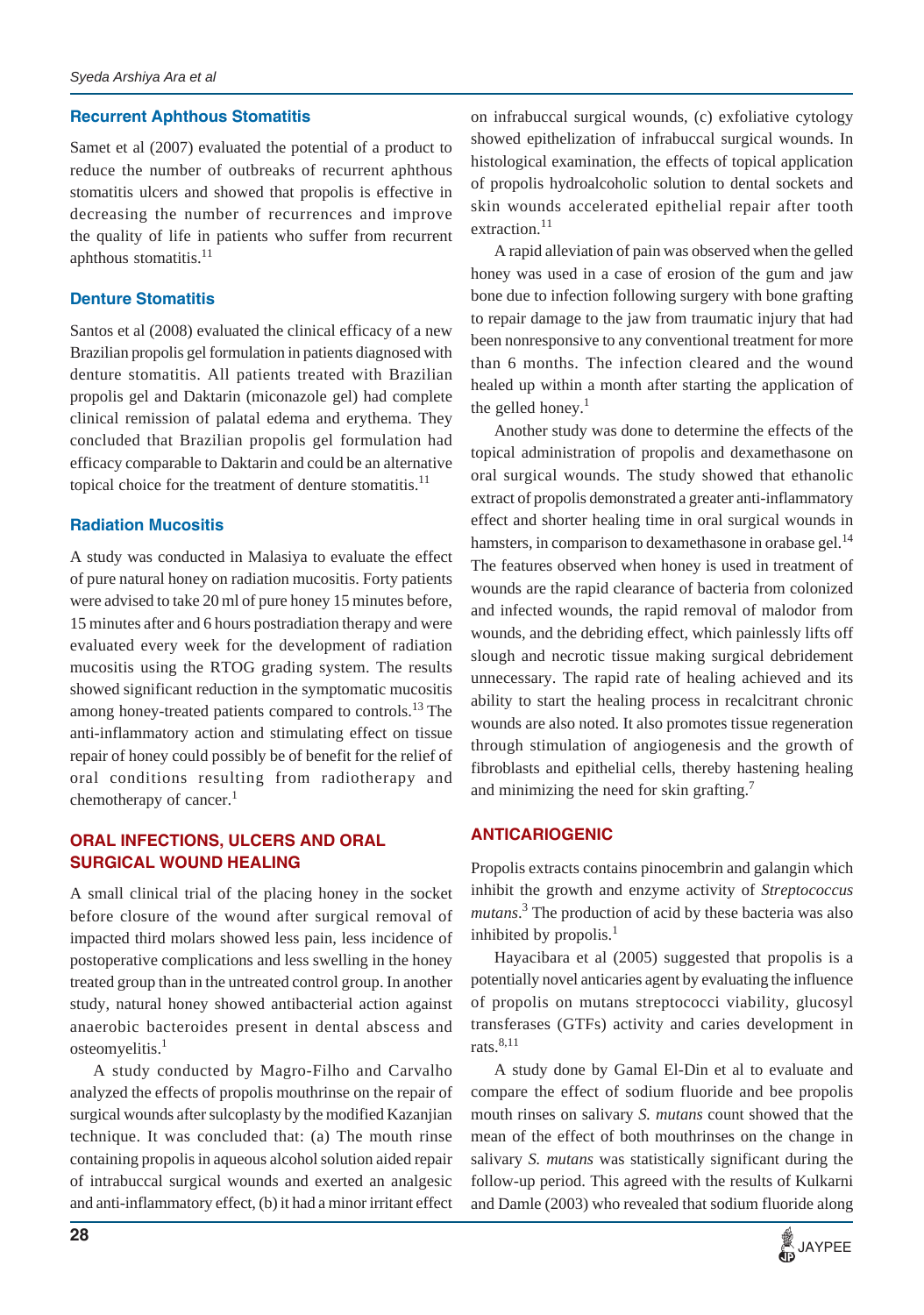with its antimicrobial property has remineralization potential.<sup>15</sup>

Simone et al (2006) in his *in vitro* study indicated that at least two pathways by which propolis extracts exert cariostatic effect, first is the reduction of acid production of *S. mutans* and secondly the inhibition of the proton translocating F-ATPase activities which is one of the mechanisms that *S. mutans* have developed to alleviate their influence of acidification.<sup>15</sup>

## **PULP CAPPING AGENT**

According to Sabir et al, direct pulp capping with propolis in rats may delay dental pulp inflammation and stimulate reparative dentin. $^{2,11}$ 

## **INTRACANAL IRRIGANT**

Al-Qathmi and Al-Madi found that propolis was as effective as NaOCl when used as an antimicrobial irrigant on extracted human teeth.<sup>8,11,16</sup>

## **INTRACANAL MEDICAMENT**

Oncag et al (2008) compared the antibacterial efficacy of three commonly used intracanal medicaments with propolis against *Enterococcus faecalis*. 8,11 and Awawdeh et al (2009) evaluated the effectiveness of propolis and calcium hydroxide as a short-term intracanal medicament against *E. faecalis*. They concluded that propolis is very effective in rapidly eliminating *E. faecalis* and can be used as an alternative intracanal medicament. $^{11}$  As an oily substance, propolis may promote low-speed dissociation and diffusion when used as a component in an endodontic paste for primary teeth.<sup>2</sup> The association of propolis with calcium hydroxide could aggregate the benefits of each material. $2,17$ 

## **DENTINAL HYPERSENSITIVITY**

Mahmoud et al (1999) studied on the effect of propolis on dentinal hypersensitivity *in vivo* and concluded that propolis had a positive effect in the control of dentinal hypersensitivity.8,11 In another *in vitro* study (Almas et al 2001) using scanning electron microscopy, it was found that propolis occluded the dentinal tubules.<sup>11</sup> Sales-Peres et al (2010) studied on effect of propolis gel on the *in vitro* reduction of dentin permeability and concluded that it can be used for partially obliterating the exposed human dentin as its effects are similar to those of potassium oxalate gel. $18$ 

# **ANTIPLAQUE**

Murray investigated the effectiveness of a propolis mouthrinse in the inhibition of plaque formation concluded that it was marginally better than negative control.<sup>8,11</sup> Ozan et al (2007) compared the effects of four different mouthrinse containing propolis solutions and 0.2% chlorhexidine on oral microorganisms and human gingival fibroblasts. The antibacterial effectiveness of mouthrinse containing propolis samples on oral microorganisms were not found as effective as chlorhexidine, but samples found less cytotoxic on human gingival fibroblasts than chlorhexidine. $8,11$  A study by Koo et al to evaluate the effect of a mouthrinse-containing propolis on 3 days plaque accumulation concluded that propolis containing mouthrinse was efficient in reducing supragingival plaque formation.<sup>2,8,11</sup>

## **ANTIHALITOSIS**

Candy made with honey is useful for preventing halitosis as it rapidly removes malodor from infected wounds by the antibacterial action. The bacteria would use the glucose in honey in preference to amino acids, and thus would produce lactic acid instead of bad-smelling amines and sulfur  $compounds<sup>1</sup>$ 

### **PERIODONTITIS TREATMENT**

Propolis and honey seems to have *in vitro* activity against a variety of bacteria that cause periodontal diseases $3$  and the anti-inflammatory activity blocks the direct cause of the erosion of the connective tissues and bone, antioxidants protect the periodontal tissues from the damaging free radicals formed in the inflammatory response and stimulation of the growth of granulation tissue and epithelial cells, aid in repair of the damage done by infecting bacteria and by the free radicals from the inflammatory response to them.<sup>1</sup> Toker et al  $(2008)$  analyzed the morphometric and histopathologic changes associated with experimental periodontitis in rats in response to the systemic administration of propolis and concluded that systemically healthy administered propolis significantly reduced the periodontitis related bone loss.<sup>8,11</sup>

Cairo de Maral et al in a study on periodontitis treatment with Brazilian green propolis gel had found that periodontal diseases are amendable to the treatment by green propolis and had recommend 10% Brazilian green propolis to be used in conjunction with treatment of chronic periodontitis.2,9,19 A study by Amita Coutinho to evaluate the clinical and microbiological parameters of the effect of subgingival irrigation with propolis concluded that prolipsis can be used as an adjuvant to periodontal treatment as it is more effective than scaling and root planning.<sup>2,20</sup> Another *in vitro* study was conducted by Gebara et al on propolis extract antimicrobial activity against periodontopathic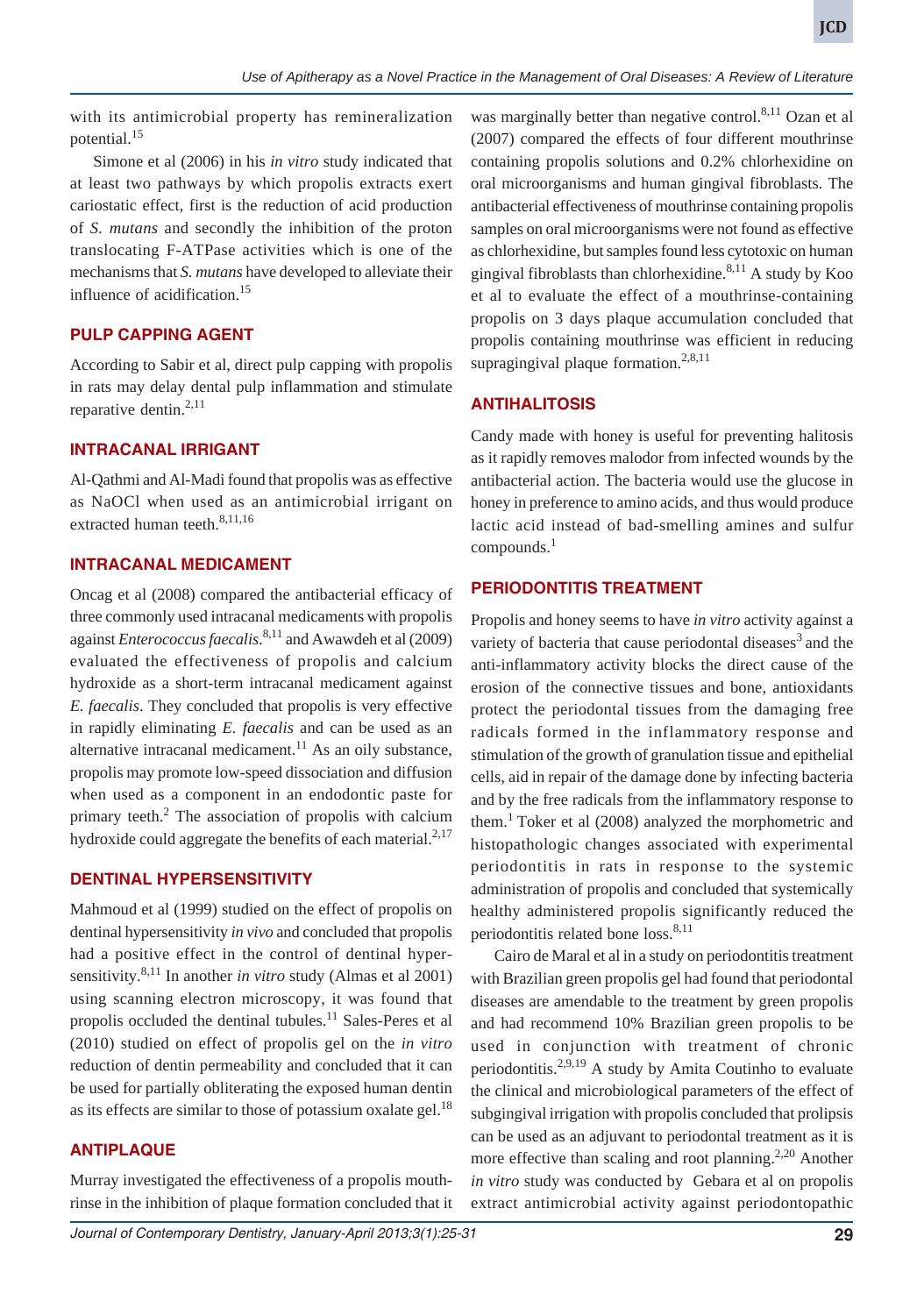bacteria.The positive results suggest that the propolis extract should be further tested as an adjuvant to periodontal therapy.<sup>21</sup> Hidaka et al have suggested that propolis may have potential as anticalculus agents in toothpaste and mouthwashes.<sup>8</sup>

## **A NEW STORAGE MEDIA FOLLOWING AVULSION**

Numerous studies have examined various media in an attempt to determine the ideal material for storage of the avulsed tooth.<sup>11</sup> Al-Shaher et al examined the tolerance of fibroblasts of the periodontal ligament and dental pulp to propolis and compared with that of calcium hydroxide *in vitro*. They concluded that propolis can be recommended as a suitable transport medium for avulsed teeth. According to Martin and Pileggi (2004) and Ozan et al (2007) propolis has the ability to serve as a temporary storage medium for the maintenance of periodontal ligament cell viability of avulsed teeth and is more effective storage medium than other groups. $8,11$ 

## **DISPENSIBLE FORMS FOR TREATMENT IN DENTISTRY**

Propolis mouthwash (5% aqueous alcohol solution), toothpaste, propolis ointment, propolis intracanal medicament, propolis extract, tablet form, propolis mouth spray.

## **SAFETY**

In general, propolis is safe. It is a nontoxic substance and does not cause irritation when used as supplements or applied to skin. $11$  Purified bee venom for subcutaneous injection is an FDA-approved product. For Adults and children above 1 year, it is safe when taken orally. But it is possibly unsafe for infants or young children as ingestion of raw honey contaminated with *Clostridium botulinum* spores can cause botulism poisoning. $3$ 

In pregnancy and lactation it is possibly safe when apitherapy using bee venom is given as subcutaneous injection by a trained medical professional. But possibly unsafe when apitherapy using bee venom is given by subcutaneous injection in high doses it can increase release of histamine, which can cause uterine contraction.3

# **FUTURE CHALLENGES**

Although many researches have reported the benefits of apitherapy, some disadvantages have also been found. It gets frequently ccontaminated by yeast, fungi and bacterial spores. The physicochemical characteristics of bee products are directly related to the fact that their properties depend

on various factors, including the plant sources, climate, environment and bee species.<sup>1</sup>

Patients allergic to bee and bee products are more likely to experience allergic reaction, such as hypersensitivity, asthma, anaphylaxis, and occasionally allergic cheilitis and oral ulcerations.3,4,11

# **CONCLUSION**

- Apitherapy is one of the few natural remedies that maintained its popularity over a long period of time. Scientific research has revealed its antioxidant, antibacterial, antifungal, antiviral, anti-inflammatory, antitumor and immune-modulating properties and in dentistry it is a recent dental research.
- Further research and studies with more significant patient number are necessary for statistical confirmation of its results and further randomized studies are essential to validate the findings.
- However, apitherapy is a gift from mother nature and serve to be a promising alternative medicament for oral diseases.

# **REFERENCES**

- 1. Ahuja A, Ahuja V. Apitherapy—A sweet approach to dental diseases: Part I: Honey. J Adv Dent Res 2010 Oct;1(1):81-86.
- 2. Ahuja V, Ahuja A. Apitherapy-A sweet approach to dental diseases—Part II: Propolis. J Acad Adv Dent Res 2011 May;  $2(2):1-7.$
- 3. Apitherapy-Natural Medicines Comprehensive Database. Available at: www.naturaldatabase.therapeuticresearch.com
- 4. Scully C. Propolis: A background. Letter Brit Dent J 2006;200: 359-60.
- 5. Bradbear N. Bees and their role in forest livelihoods. Apitherapy Chapter 12, 2009;119-21. Available at: www.fao.org.
- 6. Bogdanov S. Propolis: Composition, health, medicine: A Review 2012 Jan 15. Available at: www.bee-hexagon.net
- 7. Molan PC. Potential of honey in the treatment of wounds and burns. Am J Clin Dermatol 2001;2(1):13-19.
- 8. Rathod S, Brahmankar R, Kolte A. Propolis: A natural remedy. Indian Journal of Dental Research and Review 2011:50-52.
- 9. José AS. Brazilian Propolis: A promising adjunct to dental care, cancer treatment, vaccines. AAS Journal 2007;14(1).
- 10. Santos VR. Oral candidiasis treatment with Brazilian ethanol propolis extract. Phytother Res 2005;19:652-54.
- 11. Parolia A, Thomas MS, Kundabala M, Mohan M. Propolis and its potential uses in oral health. Int J Med Sci 2010;2(7): 210-15.
- 12. Zyada MM, El-Said Elewa M, El-Meadawy S, El-Sharkawy H. Effectiveness of topical mucoadhesive gel containing propolis in management of patients with atrophic and erosive oral lichen planus: Clinical and immunohistochemical study. Egypt Dent Assoc 2012;(58)1-3.
- 13. Biswal BM, Zakaria A, Nik Min A. Topical application of honey in the management of radiation mucositis: A preliminary study. Support Care Cancer 2003;11:242-48.